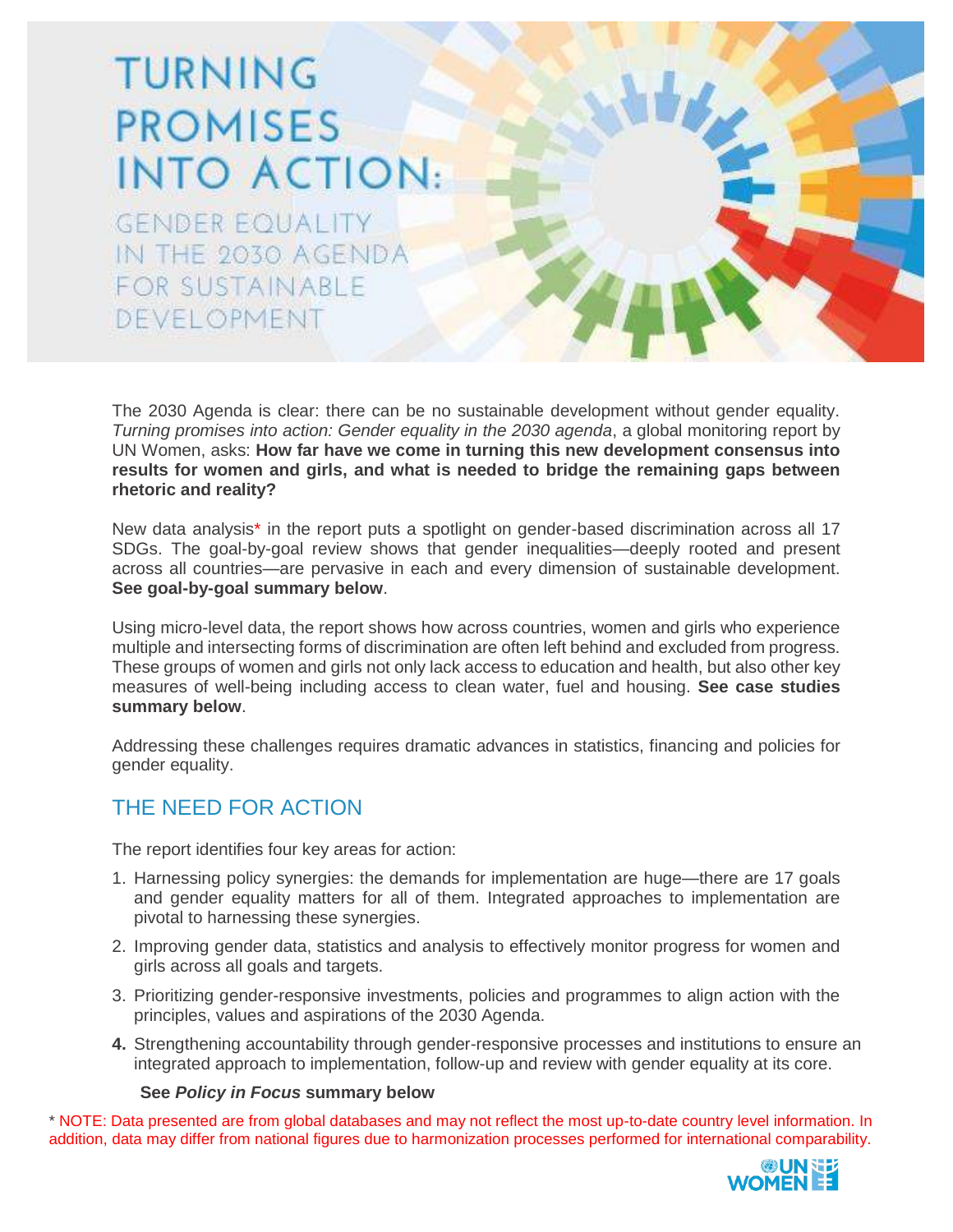# FACT SHEET – GLOBAL

*Gender-based discrimination— deeply rooted and present across all countries—threatens to undermine the transformative potential of the 2030 Agenda in real and measurable ways*:

| N <sub>0</sub><br><b>POVERTY</b>            | Globally, women and girls are over-represented among the poor: 330<br>million women and girls live on less than US\$1.90 a day, that's 4.4 million<br>more than men.                                                                                                                                                |  |  |
|---------------------------------------------|---------------------------------------------------------------------------------------------------------------------------------------------------------------------------------------------------------------------------------------------------------------------------------------------------------------------|--|--|
| <b>ZERO</b><br><b>HUNGER</b>                | In nearly two thirds of countries, women are more likely than men to report<br>food insecurity.                                                                                                                                                                                                                     |  |  |
| <b>GOOD HEALTH</b><br><b>AND WELL-BEING</b> | Globally, 303,000 women died from pregnancy-related causes in 2015.<br>The rate of death is declining much too slowly to achieve Target 3.1.                                                                                                                                                                        |  |  |
| <b>QUALITY</b><br><b>EDUCATION</b>          | 15 million girls of primary-school age will never get the chance to learn to<br>read or write in primary school compared to 10 million boys.                                                                                                                                                                        |  |  |
| <b>GENDER</b><br>EOUALITY                   | The 2030 Agenda promises to put an end to barriers that prevent<br>women and girls from realizing their full potential. But significant<br>challenges lie ahead:                                                                                                                                                    |  |  |
|                                             | 5.1 In 18 countries, husbands can legally prevent their wives from<br>working; in 39 countries, daughters and sons do not have equal<br>inheritance rights; and 49 countries lack laws protecting women from<br>domestic violence.                                                                                  |  |  |
|                                             | 5.2 1 in 5 women and girls under the age of 50 reported experiencing<br>physical and/or sexual violence by an intimate partner within a 12-month<br>period.                                                                                                                                                         |  |  |
|                                             | 5.3 Globally, 750 million women and girls were married before the age of<br>18 and at least 200 million women and girls in 30 countries have<br>undergone Female Genital Mutilation.                                                                                                                                |  |  |
|                                             | 5.4 Women do 2.6 times the unpaid care and domestic work that men do.                                                                                                                                                                                                                                               |  |  |
|                                             | 5.5 As of September 2017, women hold just 23.7% of parliamentary<br>seats, an increase of 10 percentage points compared to 2000 - but still<br>way below parity.                                                                                                                                                    |  |  |
|                                             | 5.6 Based on data from 45 countries, mostly in sub-Saharan Africa, only<br>52% of women aged 15–49 who are married or in a union make their own<br>informed decisions about sexual relations and the use of contraceptives<br>and health services.                                                                  |  |  |
|                                             | 5.a Globally, women are just 13% of agricultural land holders.                                                                                                                                                                                                                                                      |  |  |
|                                             | 5.b The benefits of internet and technology are accessible to men at a<br>much higher rate than women, leaving women behind in Internet access<br>and mobile phone ownership. Women are less likely than men to own a<br>mobile phone, and their internet usage is 5.9 percentage points lower<br>than that of men. |  |  |
|                                             | 5.c More than 100 countries have taken action to track budget allocations<br>for gender equality.                                                                                                                                                                                                                   |  |  |

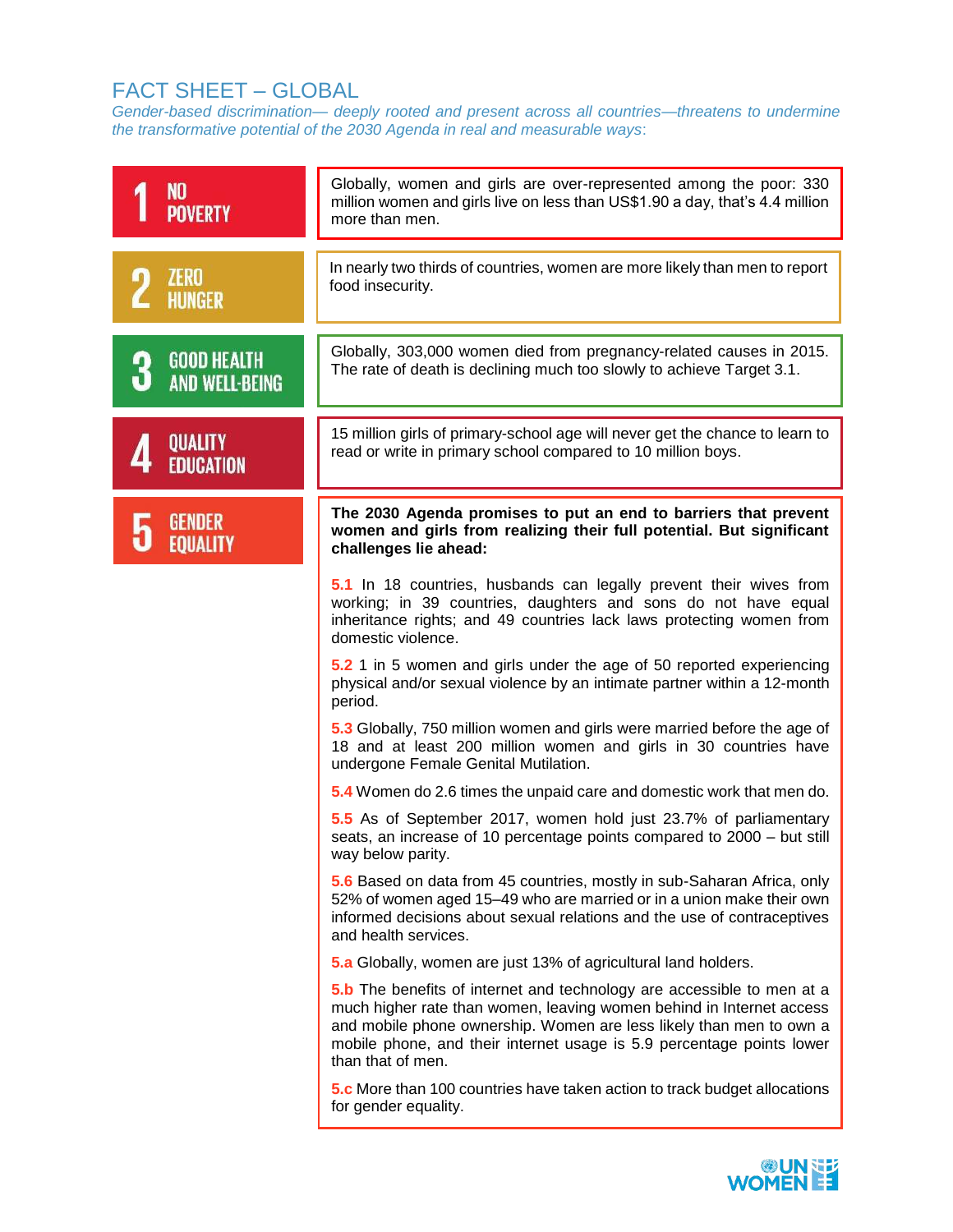| <b>CLEAN WATER</b><br><b>AND SANITATION</b>                       | Women and girls are responsible for water collection in 80% of<br>households without access to water on premises.                                                                                                                                                                                                                    |
|-------------------------------------------------------------------|--------------------------------------------------------------------------------------------------------------------------------------------------------------------------------------------------------------------------------------------------------------------------------------------------------------------------------------|
| <b>AFFORDABLE AND</b><br><b>CLEAN ENERGY</b>                      | Indoor air pollution from using combustible fuels for household energy<br>caused 4.3 million deaths in 2012, with women and girls accounting for<br>6 out of every 10 of these.                                                                                                                                                      |
| <b>DECENT WORK AND</b><br><b>ECONOMIC GROWTH</b>                  | Globally, the labour force participation rate among prime working-age<br>women (aged 25-54) stands at 63% compared to 94% among their male<br>counterparts. The global gender pay gap is 23%.                                                                                                                                        |
| <b>INDUSTRY, INNOVATION</b><br><b>AND INFRASTRUCTURE</b>          | Women represent 28.8% of researchers worldwide. Only about 1 in 5<br>countries have achieved gender parity in this area.                                                                                                                                                                                                             |
| REDUCED<br>INEQUALITIES                                           | Up to 30% of income inequality is due to inequality within households,<br>including between women and men. Women are also more likely than<br>men to live below 50% of the median income.                                                                                                                                            |
| <b>SUSTAINABLE CITIES</b><br><b>AND COMMUNITIES</b>               | The global population is becoming more urban, with opportunities and<br>risks for women and girls: More than 50% of urban women in developing<br>countries live in conditions where they lack at least one of the following:<br>access to clean water, improved sanitation facilities, durable housing or<br>sufficient living area. |
| <b>RESPONSIBLE</b><br><b>CONSUMPTION</b><br><b>AND PRODUCTION</b> | Investment in public transportation yields large benefits for women, who<br>tend to rely on public transport more than men do.                                                                                                                                                                                                       |
| CLIMATE<br><b>ACTION</b>                                          | Climate change has a disproportionate impact on women and children,<br>who are 14 times as likely as men to die during a disaster.                                                                                                                                                                                                   |
| LIFE<br>Below Water                                               | The contamination of freshwater and marine ecosystems negatively<br>impacts women's and men's livelihoods, their health and the health of<br>their children.                                                                                                                                                                         |
| LIFE<br>On Land                                                   | Between 2010 and 2015, the world lost 3.3 million hectares of forest<br>areas. Poor rural women depend on common pool resources and are<br>especially affected by their depletion.                                                                                                                                                   |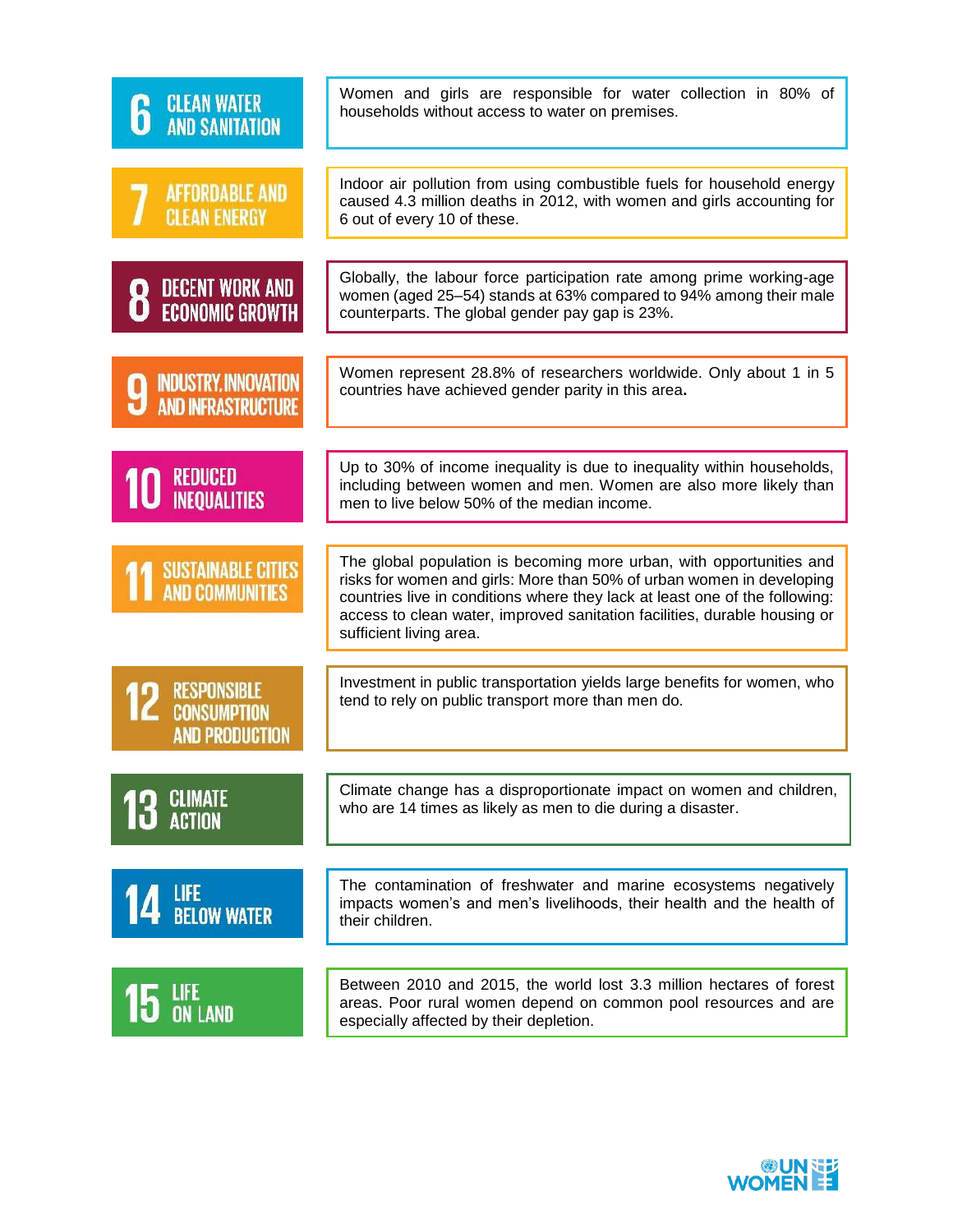



In times of conflict, rates of homicide and other forms of violent crime increase significantly. While men are more likely to be killed on the battlefield, women are disproportionately subjected to sexual violence and abducted, tortured and forced to leave their homes.

In 2012, finances flowing out of developing countries were 2.5 times the amount of aid flowing in, and gender allocations paled in comparison.

# LEAVING NO ONE BEHIND (CASE STUDIES)

Leaving no one behind means the benefits of sustainable development reach everyone. Currently, across countries, it is those women and girls who experience multiple and intersecting forms of discrimination who are often the furthest behind.

- In the **United States**, the share of black and Native American/Alaska Native women over the age of 50 who live in low-income households is more than 10 percentage points above the average for all women.
- In **Nigeria**, a low-income, rural woman of Hausa ethnicity is eight times as likely to be married before the age of 18 as a high-income, urban woman of Yoruba ethnicity.
- In **Pakistan**, the poorest rural Punjabi women and girls are almost 200 times as likely as the richest urban Urdu women and girls to lack access to clean fuels.
- **Colombia**, poorest rural indigenous women are more than 300 times as likely as women who do not identify with any ethnicity and live in the richest urban households to lack skilled delivery care.

## POLICY IN FOCUS

## **Harnessing policy synergies**

Investments in accessible, affordable and quality early childhood education and care (ECEC) can contribute to the achievement of several gender- and child-related goals and targets of the 2030 Agenda by, for instance, reducing the time women spend on unpaid care by shifting some of it out of the family (Target 5.4), enabling women to increase their access to employment (Target 8.5) and enhancing school readiness (Target 4.2).

## **The need for global gender data availability**

Gaps in gender data and the lack of trend data make it difficult to assess and monitor the direction and pace of progress for women and girls. A mere 26% of the data necessary for global monitoring of the gender-specific indicators is available. Unless gender is mainstreamed into national statistical strategies, gender data scarcity will persist.

## **Prioritizing gender-responsive investments, policies and programmes**

Prioritizing gender-responsive investments pays off. In **South Africa**, for instance, it is estimated that a gross annual investment of 3.2% of GDP in ECEC would not only result in universal coverage for all 0-5-year-old children, but also create 2.3 million new jobs, raising female employment by 10.1%.

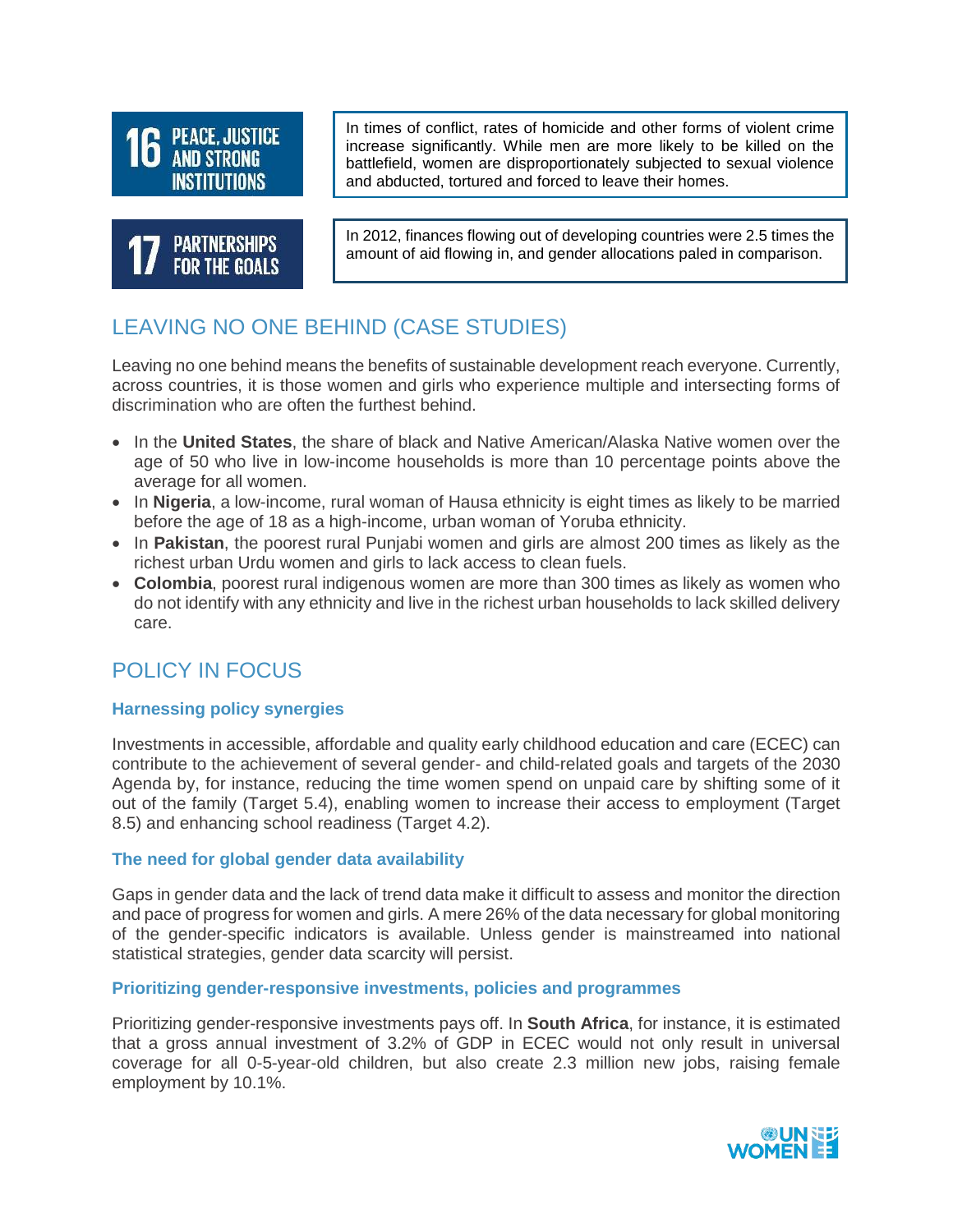## APPENDIX

**Note:** The below represent a selection of illustrative examples at the global level. Country-specific data may be available; if you are interested in country-specific data, please contact us at [gender.data@unwomen.org](mailto:gender.data@unwomen.org) using the subject line "SDG Report".





Source: World Bank calculations using Global Micro Database 2017.

Notes:

a – Living below \$1.90 a day.

b – Data refer to the most recent available during the period specified for 89 developing countries.



#### **Gender gap in prevalence of food security, 2014-2015**

| <b>SDG Regional Groupings</b>              | $%$ of<br>females<br>who are<br>food<br><i>insecure</i> | $%$ of<br>males<br>who are<br>food<br>insecure | Difference (f-m) |
|--------------------------------------------|---------------------------------------------------------|------------------------------------------------|------------------|
| <b>Australia and New Zealand</b>           | 8.2                                                     | 10.9                                           | $-2.7$           |
| <b>Eastern Asia and South-eastern Asia</b> | 8.4                                                     | 8.7                                            | $-0.3$           |
| <b>Sub-Saharan Africa</b>                  | 56.7                                                    | 56.1                                           | 0.6              |
| <b>Europe and Northern America</b>         | 9.0                                                     | 8.0                                            | 1.0              |

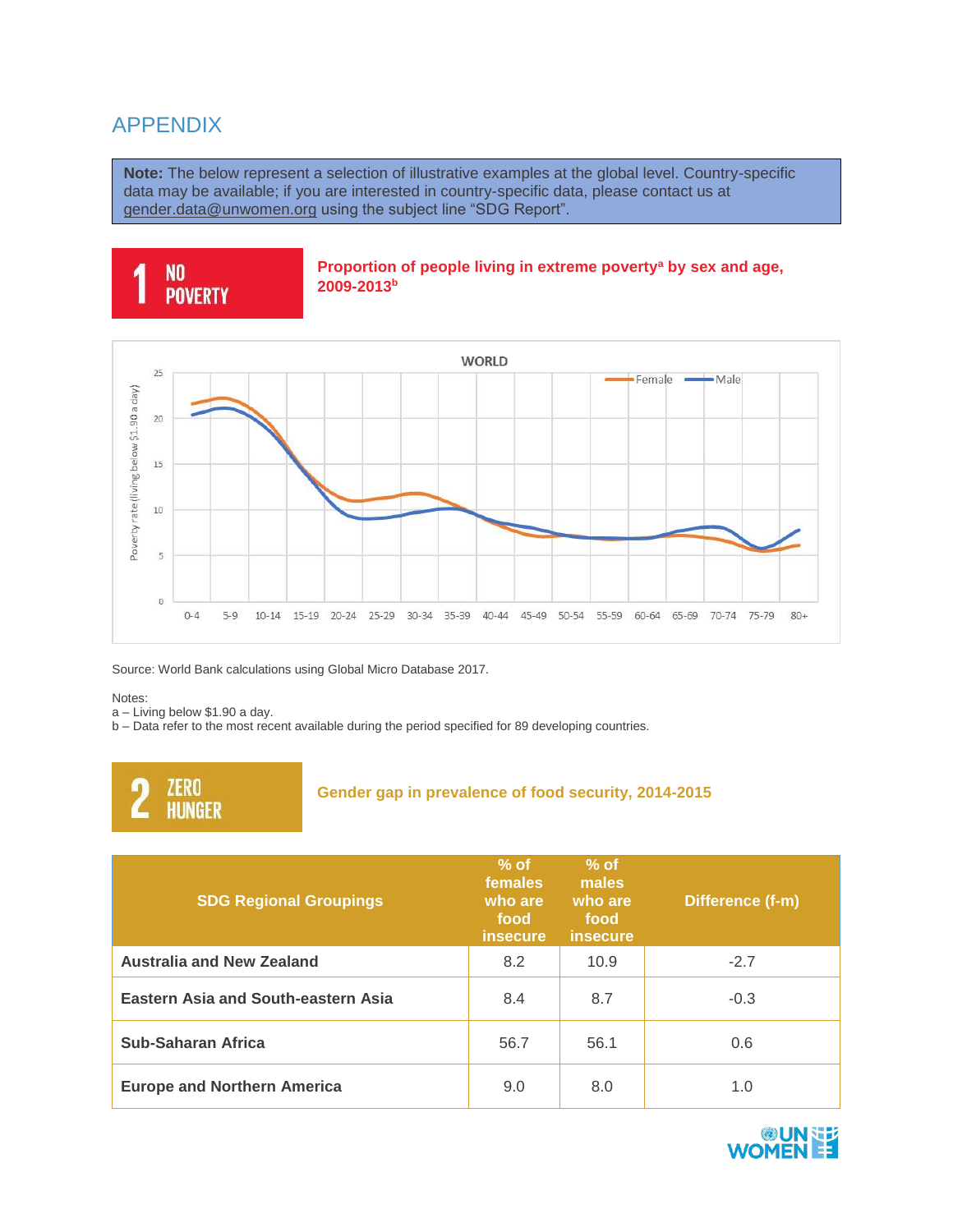| Northern Africa and Western Asia      | 28.8 | 26.8 | っ   |
|---------------------------------------|------|------|-----|
| Latin America and the Caribbean       | 30.8 | 28.0 | 2.8 |
| <b>Central Asia and Southern Asia</b> | 28.2 | 24.5 | 3.7 |
| World                                 | 23.9 | 22.4 | 1.5 |

Source: UN Women calculations based on data from the FAO Food Insecurity Experience Scale (FIES) survey (2014–2015).

Notes: The FIES measures the percentage of individuals in the national population who have experienced food insecurity at moderate or severe levels during the 12-month reference period. The analysis is based on data from 141 countries collected by FAO in the context of the Voices of the Hungry Project. FAO. 2017.

#### **GENDER** 5 **EQUALITY**

#### **Internet penetration rate by sex and region, 2017**

| <b>SDG Regional Groupings</b>                           | Female Internet users as % of<br>total female population 2017 | Male Internet users as %<br>of total male population<br>2017 |
|---------------------------------------------------------|---------------------------------------------------------------|--------------------------------------------------------------|
| <b>Australia and New Zealand</b>                        | 53.7                                                          | 56.9                                                         |
| <b>Central and Southern Asia</b>                        | 41.5                                                          | 44.6                                                         |
| <b>Eastern and South-eastern Asia</b>                   | 27.8                                                          | 42.0                                                         |
| <b>Europe and Northern America</b>                      | 75.2                                                          | 82.0                                                         |
| <b>Latin America and the Caribbean</b>                  | 66.7                                                          | 65.2                                                         |
| <b>Northern Africa and Western</b><br>Asia              | 55.3                                                          | 59.5                                                         |
| Oceania (excluding Australia and<br><b>New Zealand)</b> | 53.7                                                          | 56.7                                                         |
| <b>Sub-Saharan Africa</b>                               | 18.4                                                          | 24.6                                                         |
| World                                                   | 44.7                                                          | 50.6                                                         |

Source: ITU (International Telecommunication Union). 2017. *ICT Facts and Figures 2017.* Geneva: ITU.

Note: Internet penetration rates refer to the number of women and men using the Internet, as a percentage of the respective total female and male population.

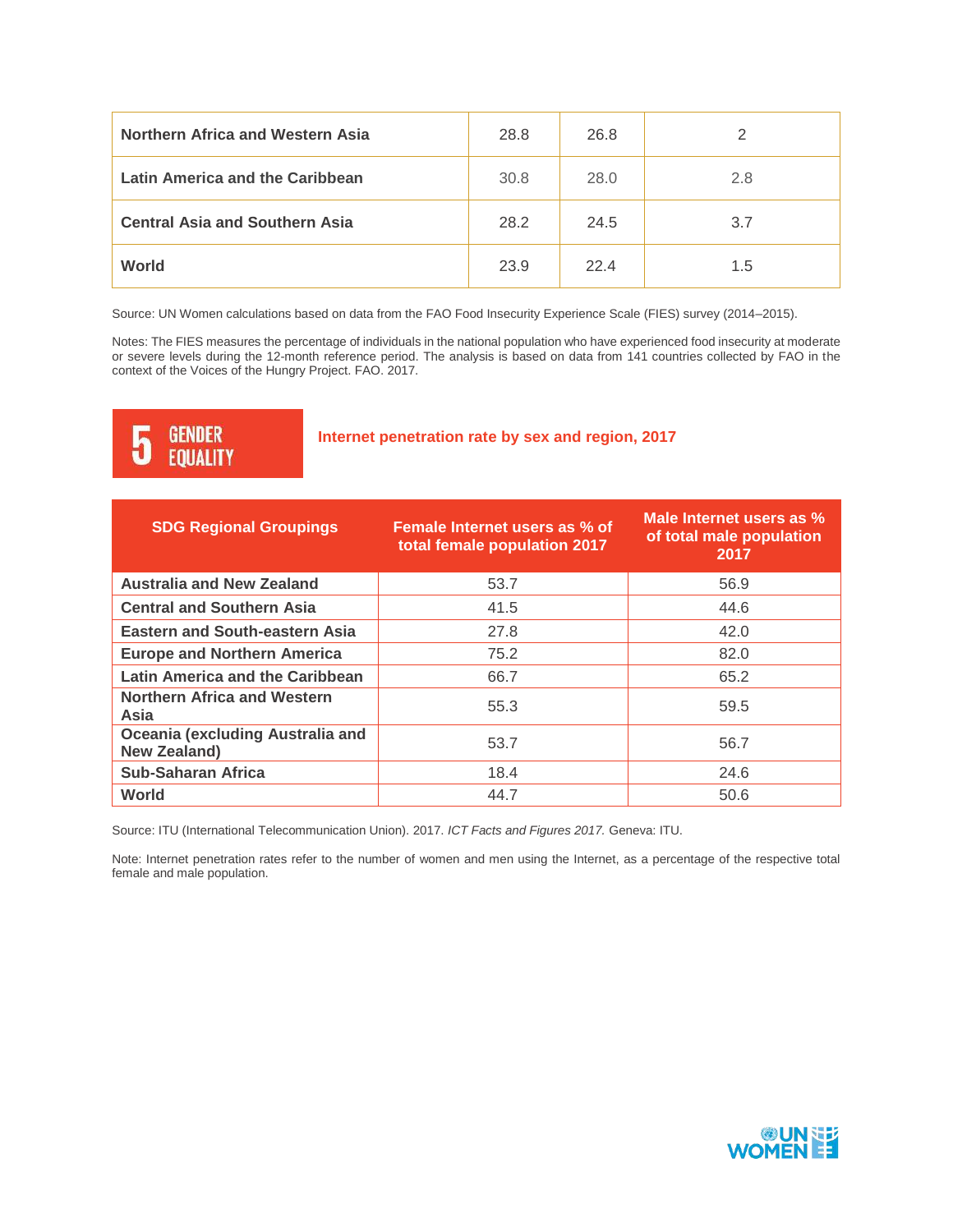## **SUSTAINABLE CITIES AND COMMUNITIES**

**Proportion of women and girls aged 15–49 living in slums, 2003-2016**

#### **Country All four criteria 3 criteria of the four (no improved water sources, no improved sanitation facilities, overcrowding, insufficient housing At least one criteria Year of survey Albania** 0 0.03 24.61 2008-09 **Angola** 1.44 3.67 59.4 2011 **Armenia** 0 0.19 31.14 2010 **Azerbaijan** 1.07 84.25 2006 **Bangladesh** 0.14 3.97 60.75 2014 **Benin** 2.16 10.4 71.34 2011 **Bolivia (Plurinational State of)** 0.58 3.08 52.36 2008 **Burkina Faso**  $\begin{array}{|c|c|c|c|c|c|} \hline \textbf{B} & 3.13 & 50.18 & 2010 \\ \hline \end{array}$ **Burundi** 0.34 2.3 49.48 2012 **Cambodia** N/A 3.78 61.34 2014 **Cameroon** 0.81 4.18 47.53 2011 **Chad** 5.31 24.78 84.99 2014-15 **Colombia** 0.05 0.32 16.29 2015 **Comoros** 0.69 7.04 72.56 2012 **Congo** 0.36 4.08 70.24 2011-12 **Côte d'Ivoire** 0.2 2.41 64.23 2011-12 **Democratic Republic of the Congo** 4.5 15.48 81.02 2013-14 **Dominican Republic** 0 0.21 24.65 2013 **Ethiopia** 2.55 23.21 80.88 2011 **Gabon** 0.33 2.08 54.6 2012 **Ghana** 0.11 0.94 53.86 2014 **Guinea** 0.28 1.07 52.97 2012 **Guyana** 0 0.25 41.77 2009 **Haiti** 0.58 4.09 63.8 2012 **Honduras** 0.29 4.23 63.1 2011-12 **India** 0.44 5.38 68.21 2005 **Indonesia** 0.34 2.46 46.99 2012 **Jordan 0 | 0 | 42.6 | 2012**

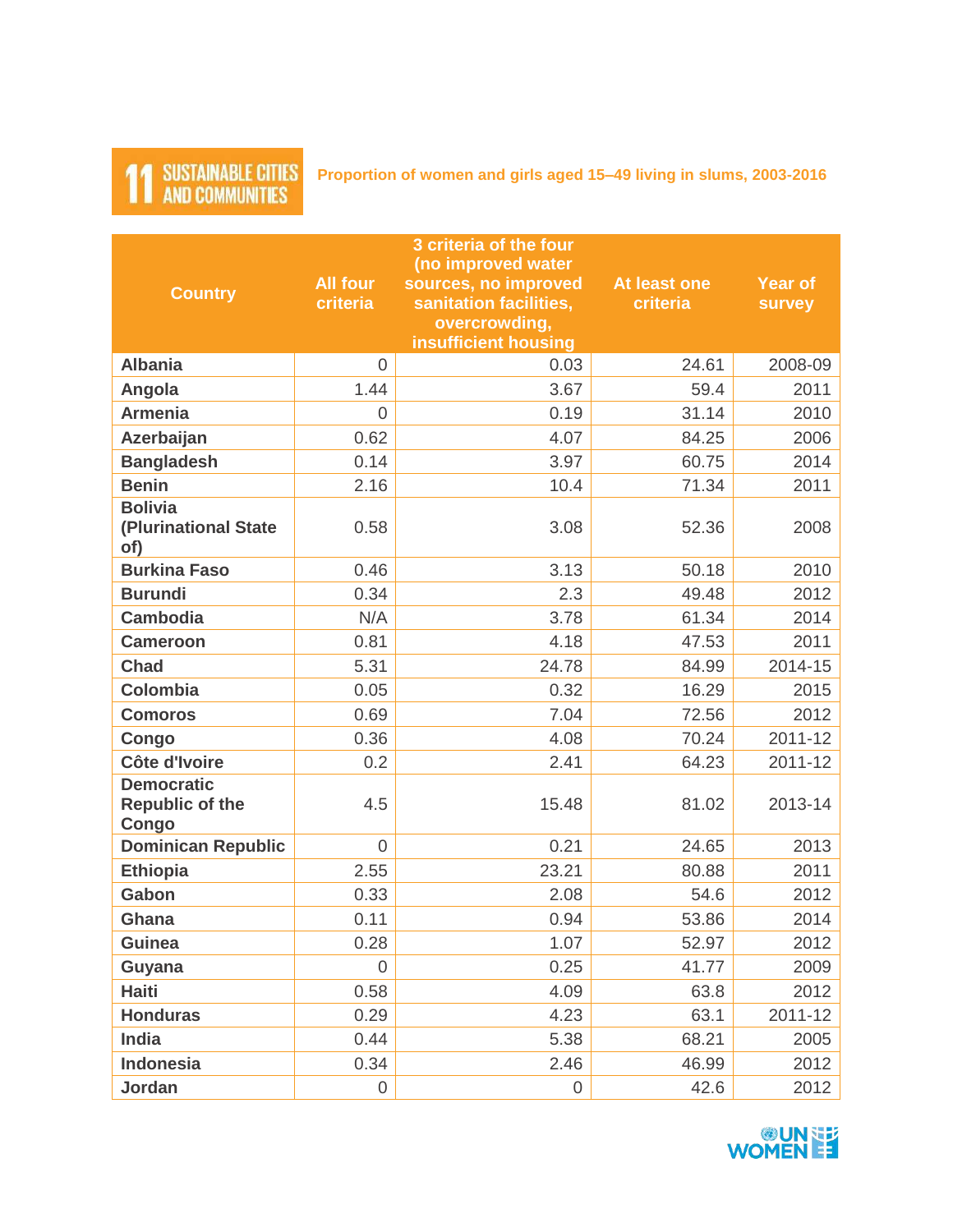| Kenya                                        | 2.14 | 4.46     | 52.86 | 2015    |
|----------------------------------------------|------|----------|-------|---------|
| <b>Kyrgyz Republic</b>                       | 0    | 0.3      | 40.8  | 2012    |
| Lesotho                                      | 0.17 | 1.28     | 40.02 | 2014    |
| Liberia                                      | 1.59 | 8.18     | 75.86 | 2013    |
| <b>Madagascar</b>                            | 7.05 | 17.85    | 83.78 | 2013    |
| <b>Malawi</b>                                | 0.03 | 1.2      | 43.3  | 2015-16 |
| <b>Maldives</b>                              | 0    | $\Omega$ | 48.79 | 2009    |
| <b>Mali</b>                                  | 0.69 | 4.27     | 57.21 | 2012    |
| <b>Moldova</b>                               | 0    | 0.3      | 27.8  | 2005    |
| <b>Morocco</b>                               | 0.06 | 0.07     | 22.18 | 2003-04 |
| <b>Mozambique</b>                            | 3.9  | 12.84    | 65.38 | 2011    |
| <b>Namibia</b>                               | 0.55 | 5.09     | 50.18 | 2013    |
| <b>Nepal</b>                                 | 0.49 | 5.15     | 61    | 2016    |
| <b>Niger</b>                                 | 0.44 | 9.04     | 66.48 | 2012    |
| <b>Nigeria</b>                               | 1.22 | 4.94     | 62.26 | 2013    |
| <b>Pakistan</b>                              | 0.1  | 1.47     | 69.49 | 2012-13 |
| <b>Philippines</b>                           | 0.32 | 1.82     | 52.76 | 2013    |
| <b>Rwanda</b>                                | 0.68 | 5.29     | 56.31 | 2010    |
| São Tomé and<br><b>Príncipe</b>              | 0.44 | 18.63    | 87.15 | 2008-09 |
| <b>Senegal</b>                               | 0.39 | 2.88     | 46.8  | 2015    |
| <b>Sierra Leone</b>                          | 0.89 | 4.66     | 68.84 | 2013    |
| <b>Swaziland</b>                             | 0.31 | 1.23     | 47.04 | 2006-07 |
| <b>Tajikistan</b>                            | 0    | 1.46     | 61.48 | 2012    |
| <b>Timor-Leste</b>                           | 1.8  | 6.68     | 52.59 | 2009-10 |
| <b>Togo</b>                                  | 0.24 | 1.98     | 58.84 | 2013-14 |
| <b>Uganda</b>                                | 3.38 | 6.93     | 65.94 | 2011    |
| <b>Ukraine</b>                               | 0    | 0.16     | 30.84 | 2007    |
| <b>United Republic of</b><br><b>Tanzania</b> | 2.1  | 11.97    | 71.93 | 2010    |
| <b>Viet Nam</b>                              | 0.41 | 0.97     | 39.34 | 2005    |
| Yemen                                        | 0.06 | 2.06     | 61.02 | 2013    |
| <b>Zambia</b>                                | 1.4  | 5.94     | 63.51 | 2013    |
| <b>Zimbabwe</b>                              | 0.05 | 0.31     | 36.2  | 2015    |

Sources: UN Women calculation based on micro-data from Demographic and Health Surveys (DHS) for 60 developing countries, latest available year.

Notes: SDG indicator 11.1.1 classifies 'slum household' as households that meet at least one out of five listed criteria: (1) Lack of access to improved water source, (2) Lack of access to improved sanitation facilities, (3) Lack of sufficient living area, (4) Lack of housing durability and (5) Lack of security of tenure. These criteria utilize the international definition of 'slum households' as agreed by UN Habitat-United Nations Statistics Division-UN Cities. However, in practice, methodology for measuring security of tenure is not in place; thus slum status is assessed using the first four criteria only. Sample of women and girls aged 15-49 has been used for all countries except Viet Nam, which is based on data for women aged 18-49.